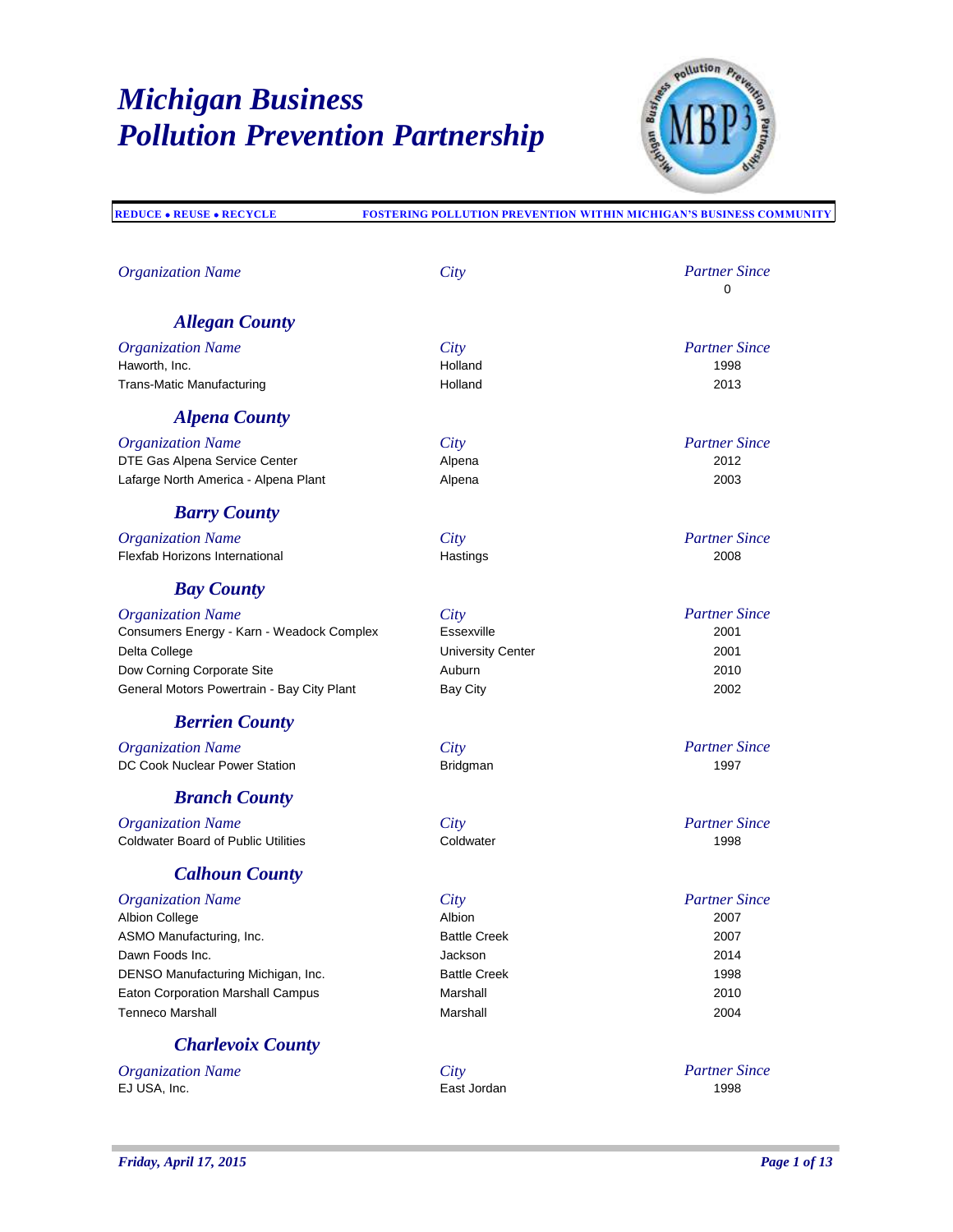

| <b>REDUCE . REUSE . RECYCLE</b>                | <b>FOSTERING POLLUTION PREVENTION WITHIN MICHIGAN'S BUSINESS COMMUNITY</b> |                      |
|------------------------------------------------|----------------------------------------------------------------------------|----------------------|
| <b>Chippewa County</b>                         |                                                                            |                      |
| <b>Organization Name</b>                       | City                                                                       | <b>Partner Since</b> |
| DTE Gas Sault Ste. Marie Service Center        | Sault Ste. Marie                                                           | 2012                 |
| <b>Clark County</b>                            |                                                                            |                      |
| <b>Organization Name</b>                       | City                                                                       | <b>Partner Since</b> |
| Infiltrator Systems, Inc.                      | Winchester                                                                 | 2005                 |
| <b>Clinton County</b>                          |                                                                            |                      |
| <b>Organization Name</b>                       | City                                                                       | <b>Partner Since</b> |
| Superior Services R.S.H, Inc                   | Lansing                                                                    | 2008                 |
| <b>Crawford County</b>                         |                                                                            |                      |
| <b>Organization Name</b>                       | City                                                                       | <b>Partner Since</b> |
| DTE Gas Grayling Service Center                | Grayling                                                                   | 2010                 |
| <b>Grayling Generating Station</b>             | Grayling                                                                   | 2001                 |
| Weyerhaeuser Company                           | Grayling                                                                   | 2003                 |
| <b>Delta County</b>                            |                                                                            |                      |
| <b>Organization Name</b>                       | City                                                                       | <b>Partner Since</b> |
| DTE Gas Escanaba Service Center                | Escanaba                                                                   | 2012                 |
| <b>Dickinson County</b>                        |                                                                            |                      |
| <b>Organization Name</b>                       | City                                                                       | <b>Partner Since</b> |
| DTE Gas Kingsford Service Center               | Kingsford                                                                  | 2012                 |
| <b>Eaton County</b>                            |                                                                            |                      |
| <b>Organization Name</b>                       | City                                                                       | <b>Partner Since</b> |
| Demmer Corporation - Delta Plant               | Lansing                                                                    | 2000                 |
| General Motors - Lansing Delta Township        | Lansing                                                                    | 2003                 |
| Meridian - Magnesium Products of America, Inc. | Eaton Rapids                                                               | 2008                 |
| <b>Emmet County</b>                            |                                                                            |                      |
| <b>Organization Name</b>                       | City                                                                       | <b>Partner Since</b> |
| <b>Circuit Controls Corporation</b>            | Petoskey                                                                   | 2015                 |
| Demmer Corporation - Petoskey                  | Petoskey                                                                   | 2010                 |
| <b>DTE Gas Petoskey</b>                        | Petoskey                                                                   | 2012                 |
| <b>Genesee County</b>                          |                                                                            |                      |
| <b>Organization Name</b>                       | City                                                                       | <b>Partner Since</b> |
| Atlas Technologies, Inc.                       | Fenton                                                                     | 2002                 |
| Corsair Engineering, Inc.                      | Flint                                                                      | 2001                 |
| General Motors - Flint Assembly                | Flint                                                                      | 2011                 |
| General Motors - Flint Engine Operations       | Flint                                                                      | 2011                 |
| General Motors - Flint Metal Center            | Flint                                                                      | 2014                 |
| General Motors Powertrain - Flint North        | Flint                                                                      | 2001                 |

Genesee Power Station **Flint** Flint **CONSISTENT CONSISTENT** 2001

T.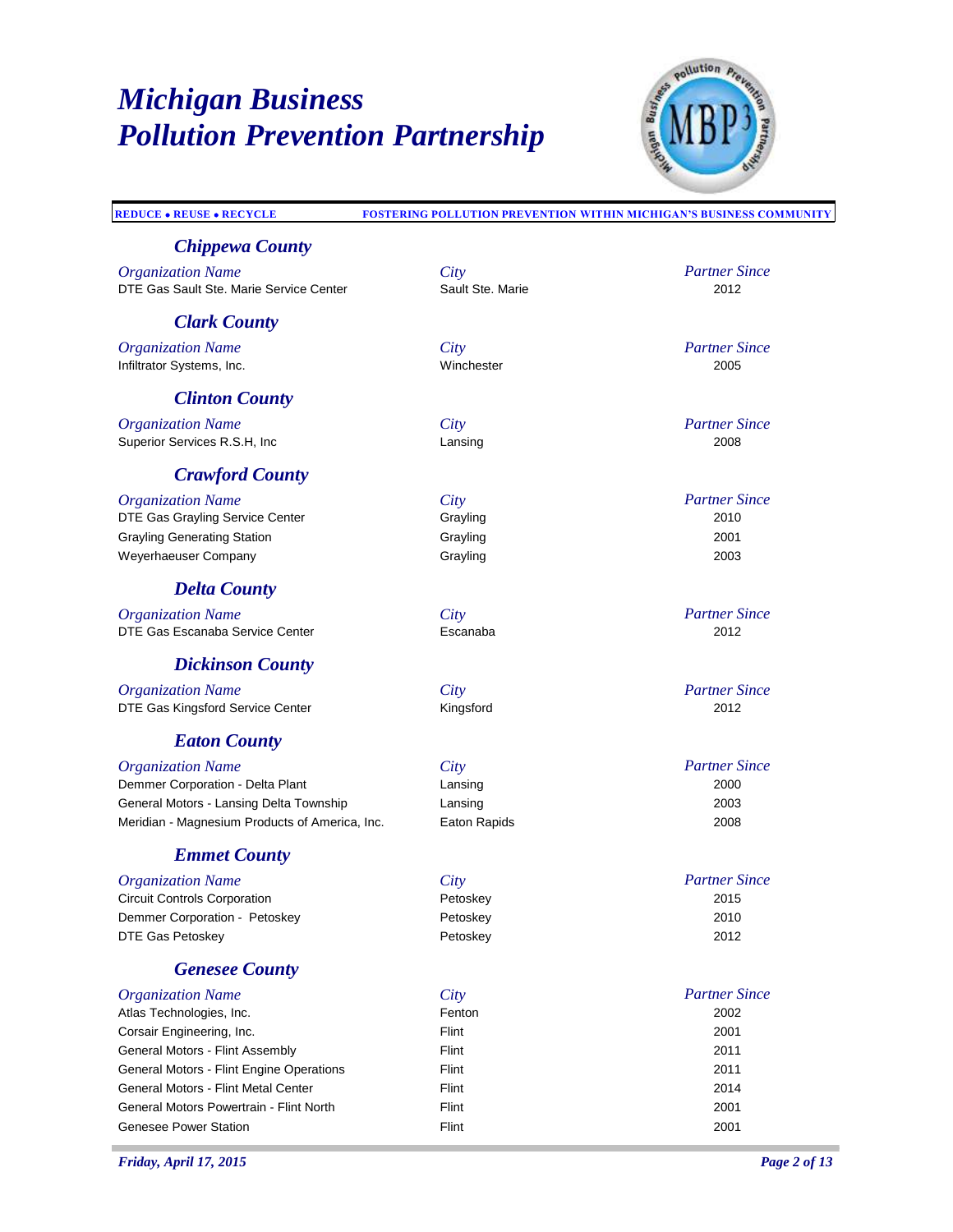

| <b>REDUCE . REUSE . RECYCLE</b>                      | <b>FOSTERING POLLUTION PREVENTION WITHIN MICHIGAN'S BUSINESS COMMUNITY</b> |                      |
|------------------------------------------------------|----------------------------------------------------------------------------|----------------------|
| <b>Genesee County</b>                                |                                                                            |                      |
| <b>Organization Name</b>                             | City                                                                       | <b>Partner Since</b> |
| Genesys Health System                                | Flint                                                                      | 1998                 |
| Jan's Professional Drycleaners                       | Clio                                                                       | 1999                 |
| <b>Kettering University</b>                          | Flint                                                                      | 2006                 |
| Universal Coating, Inc.                              | Flint                                                                      | 1999                 |
| <b>Grand Traverse County</b>                         |                                                                            |                      |
| <b>Organization Name</b>                             | City                                                                       | <b>Partner Since</b> |
| DTE Gas Traverse City Service Center                 | <b>Traverse City</b>                                                       | 2010                 |
| Enabel, LLC                                          | <b>Traverse City</b>                                                       | 2007                 |
| <b>Grand Traverse Conservation District</b>          | <b>Traverse City</b>                                                       | 2007                 |
| Hillsdale Automotive - Traverse City                 | <b>Traverse City</b>                                                       | 2006                 |
| <b>Phoinix Enterprises</b>                           | <b>Traverse City</b>                                                       | 2003                 |
| Skilled Manufacturing, Inc.                          | <b>Traverse City</b>                                                       | 2003                 |
|                                                      |                                                                            |                      |
| <b>Gratiot County</b>                                |                                                                            |                      |
| <b>Organization Name</b>                             | City                                                                       | <b>Partner Since</b> |
| Alpha Plastics, Inc.                                 | St. Louis                                                                  | 1998                 |
| Bear Truss, Inc.                                     | St. Louis                                                                  | 1998                 |
| <b>Hillsdale County</b>                              |                                                                            |                      |
| <b>Organization Name</b>                             | City                                                                       | <b>Partner Since</b> |
| Hillsdale Automotive - Jonesville                    | Jonesville                                                                 | 2006                 |
| Hillsdale Automotive - Rubber                        | Hillsdale                                                                  | 2006                 |
| Nyloncraft, Inc.                                     | Jonesville                                                                 | 2004                 |
| Tenneco                                              | Litchfield                                                                 | 2002                 |
| <b>Huron County</b>                                  |                                                                            |                      |
| <b>Organization Name</b>                             | City                                                                       | <b>Partner Since</b> |
| DTE Electric Harbor Beach Plant                      | Harbor Beach                                                               | 2004                 |
| <b>Ingham County</b>                                 |                                                                            |                      |
| <b>Organization Name</b>                             | City                                                                       | <b>Partner Since</b> |
| Bill Barr, Inc.                                      | Lansing                                                                    |                      |
| <b>Capital City Associates</b>                       | Lansing                                                                    | 1998                 |
| Classic Computer Recovery, Inc.                      | Lansing                                                                    | 2007                 |
| Demmer Corporation - North                           | Lansing                                                                    | 2009                 |
| Demmer Corporation - Oakland                         | Lansing                                                                    | 2003                 |
| Demmer Corporation - Porter                          | Lansing                                                                    | 2003                 |
| <b>Environmental Science &amp; Services Division</b> | Lansing                                                                    | 2006                 |
| <b>Faureica Interior Systems</b>                     | Lansing                                                                    | 2008                 |
|                                                      | Lansing                                                                    | 1998                 |
| Foundry Association of Michigan                      |                                                                            |                      |
| General Motors - Lansing Grand River Assembly        | Lansing                                                                    | 2015                 |

Gestamp US HardTech, Inc. **Mason** Mason 2005 Lansing Board of Water & Light Lansing 2005 Malcolm Pirnie, Inc. 2005 and the Case of Lansing East Lansing 2005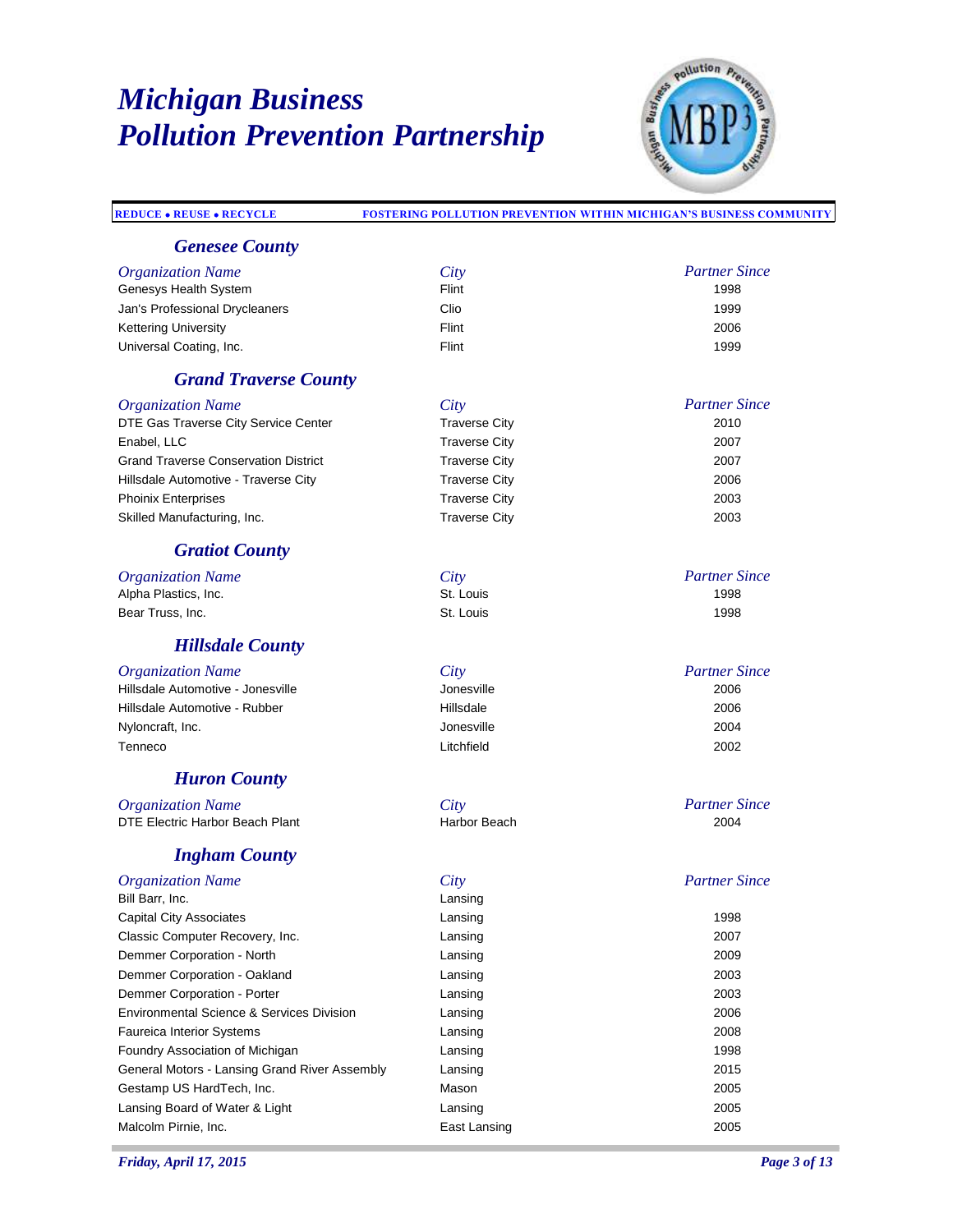*Ingham County*



#### *Partner Since Organization Name City* Meridian Township Okemos 2009 Michigan Chemical Council **Lansing Lansing** 1997 Michigan Institute of Laundering and Drycleaning Lansing 2000 Palmer Engineering, Inc. **Lansing 2003 Lansing 2003** Pratt & Whitney AutoAir, Inc. Lansing 2003 Schupan Recycling **Mason** Mason 2008 The Creation Station **Contract Contract Contract Contract Contract Contract Contract Contract Contract Contract Contract Contract Contract Contract Contract Contract Contract Contract Contract Contract Contract Contract Co** United States Postal Service, Lansing Branch Lansing 1998 *Partner Since Ionia County Organization Name City* The Brown Company of Ionia, LLC **Internal 2006** Ionia Ventra Ionia Main, LLC Ionia 1998 Ventra Ionia Paint Plant Ionia 2002 *Partner Since Iosco County Organization Name City* DTE Gas Tawas Service Center Tawas *Partner Since Isabella County Organization Name City* American Mitsuba Corporation **Mount Pleasant** Mount Pleasant 2012 DTE Gas Mt. Pleasant Service Center Mt. Pleasant 2010 Hillsdate Automotive - Mt. Pleasant Mt. Pleasant 2006 *Partner Since Jackson County Organization Name City* Consumers Energy - Parnall Rd. Office Complex Elm Plating Company Jackson 2002 Michigan Automotive Compressor, Inc. Parma 2005 Nalco Company Jackson 2000 Pioneer Foundry Company, Inc. **Company** and Company and Company and Company and Company and Company and Company and Company and Company and Company and Company and Company and Company and Company and Company and Company an TAC Manufacturing, Inc. The Contract of the United States of the United States of the 1998 of the 1998

**REDUCE REUSE RECYCLE FOSTERING POLLUTION PREVENTION WITHIN MICHIGAN'S BUSINESS COMMUNITY**

### *Kalamazoo County*

| <b>Organization Name</b>           | City        | <b>Partner Since</b> |
|------------------------------------|-------------|----------------------|
| <b>ARVCO Container Corporation</b> | Kalamazoo   | 2002                 |
| Eaton Corporation Galesburg Campus | Galesburg   | 2010                 |
| Envirologic Technologies, Inc.     | Kalamazoo   | 1999                 |
| <b>Flowserve Corporation</b>       | Kalamazoo   | 2014                 |
| Fort Custer Training Center        | Augusta     | 2006                 |
| Geum Services Inc.                 | Richland    | 2007                 |
| Griffin Pest Control               | Kalamazoo   | 2004                 |
| Kalamazoo Nature Center            | Kalamazoo   | 2007                 |
| Maine Plastics, Inc.               | Schoolcraft | 2006                 |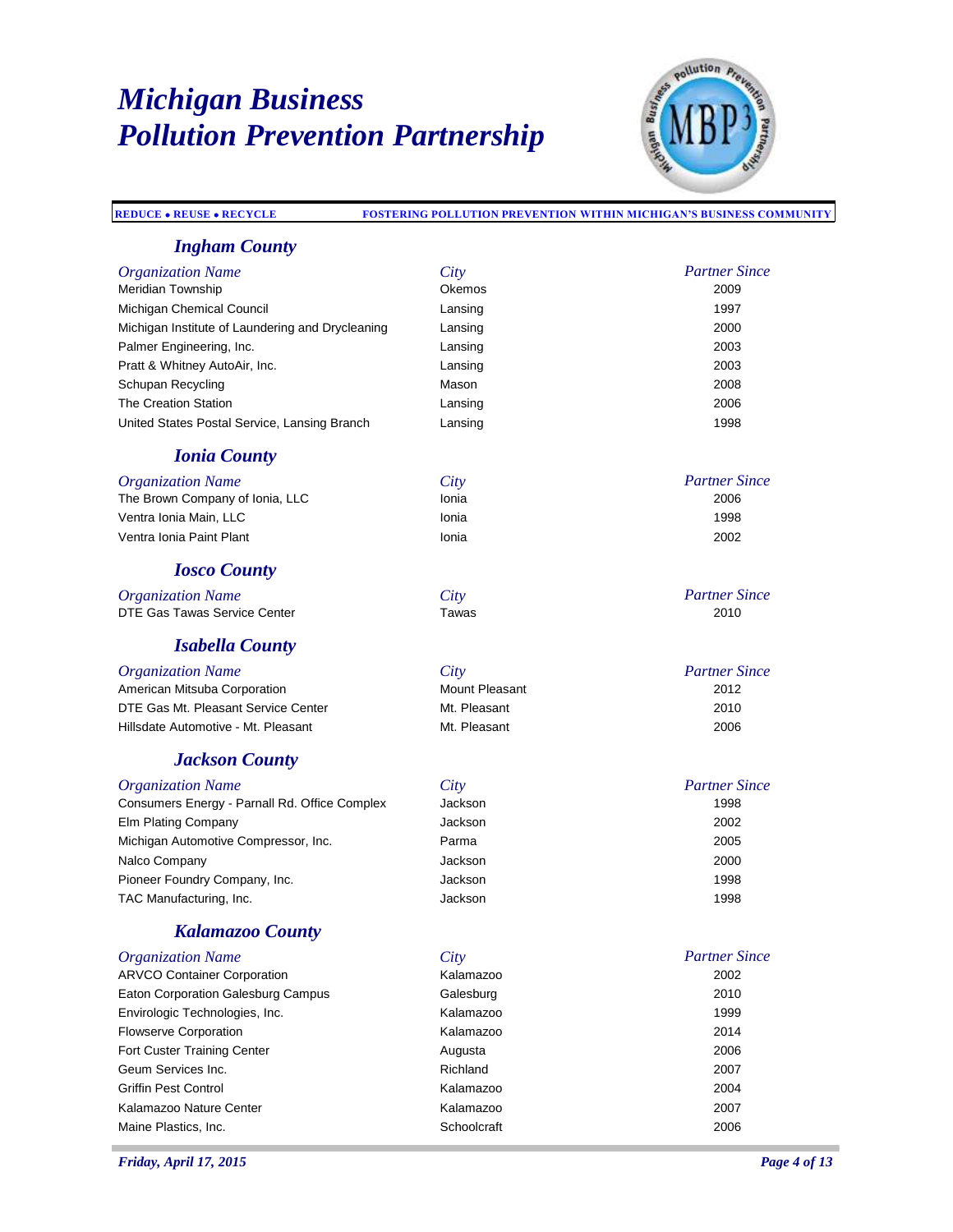

*Partner Since*

*Partner Since*

#### **REDUCE REUSE RECYCLE FOSTERING POLLUTION PREVENTION WITHIN MICHIGAN'S BUSINESS COMMUNITY**

#### *Kalamazoo County*

| <b>Organization Name</b>                            | City      | Partner: |
|-----------------------------------------------------|-----------|----------|
| <b>Pfizer Richland Farms</b>                        | Richland  | 2005     |
| Pfizer, Inc. - PGS Kalamazoo Site                   | Kalamazoo | 1997     |
| PulverDryer USA, Inc.                               | Comstock  | 2006     |
| Ronningen Research & Development Company            | Vicksburg | 1999     |
| <b>Taplin Environmental Contracting Corporation</b> | Kalamazoo | 2000     |
| Zoetis LLC                                          | Kalamazoo | 1997     |

### *Kalkaska County*

*Organization Name City* DTE Gas Kalkaska Station 1988 (Kalkaska 2012 Kalkaska 2012 Kalkaska 2012 Kalkaska 2012 Kaléndhara 2012 Kaléndhara 2012 Kaléndhara 2012 Kaléndhara 2012 Kaléndhara 2012 Kaléndhara 2012 Kaléndhara 2012 Kaléndhara 2012 Kaléndh Northern A-1 Services **Contract Contract Contract Contract Contract Contract Contract Contract Contract Contract Contract Contract Contract Contract Contract Contract Contract Contract Contract Contract Contract Contract C** 

#### *Kent County*

#### *Partner Since Organization Name City* ADAC Automotive 32nd Street Plant **Crand Rapids** Grand Rapids 2005 ADAC Automotive 36th Street Plant Communication Crand Rapids 2005 ADAC Automotive Keating Avenue Plant **Grand Rapids Constant Canadian Constant Constant Constant Constant Constant** Constant Constant Constant Constant Constant Constant Constant Constant Constant Constant Constant Consta ADAC Automotive Port City Plant Carries and Rapids Crand Rapids 2005 ADAC Automotive Saranac Plant Charles Controllery Canad Rapids Controllery 2005 American Litho, Inc. **American Litho, Inc. American Litho, Inc.** 2009 Amway Ada 1998 Bata Plastics, Inc. **Byron Center** 2006 Bazzani Associates Grand Rapids 2004 Benteler Automotive **Contract Contract Contract Contract Contract Contract Contract Contract Contract Contract Contract Contract Contract Contract Contract Contract Contract Contract Contract Contract Contract Contract Con** Betz Industries **Grand Rapids** Grand Rapids **Grand Rapids** 1998 BLDI Environmental & Safety Management Grand Rapids 2000 Capitol Group Government & Public Affairs Consultants Ada 1997 Cascade Engineering **Cascade Engineering** Crand Rapids **Cascade Engineering** 2002 Castlerock Cleaning Company **Alto** 2007 **Alto** 2007 City of Wyoming - Clean Water Plant Wyoming 1999 Crystal Flash Energy Grand Rapids 2001 Delphi Energy and Chassis Grand Rapids 2000 DeWitt Barrels **Marne** Marne 1999 DTE Energy Grand Rapids Wealthy Station Grand Rapids Crand Rapids 2014 **Federal-Mogul 2013 Sparta** 2013 Fishbeck, Thompson, Carr & Huber Grand Rapids Carr Grand Rapids 2005 Integrated Architecture Grand Rapids 2007 Irwin Seating Company **Grand Rapids** Grand Rapids **Company** 1998 Kent County Waste to Energy Facility **Container County County County View Act 2005** Knoll Inc. Grand Rapids 1998 Lacks Enterprises - 52 Paint East **Canadian Control Control Control Control Control Control Control Control Control Control Control Control Control Control Control Control Control Control Control Control Control Control Co** Lacks Enterprises - 52 Paint West **Contract Contract Contract Contract Contract Contract Contract Contract Contra** Lacks Enterprises - 52nd Street Mold Kentwood 2003 Lacks Enterprises - Airlane North & South **Kentwood Kentwood** 2003 Lacks Enterprises - Airwest Assembly **Community Community** Kentwood **2003** 2003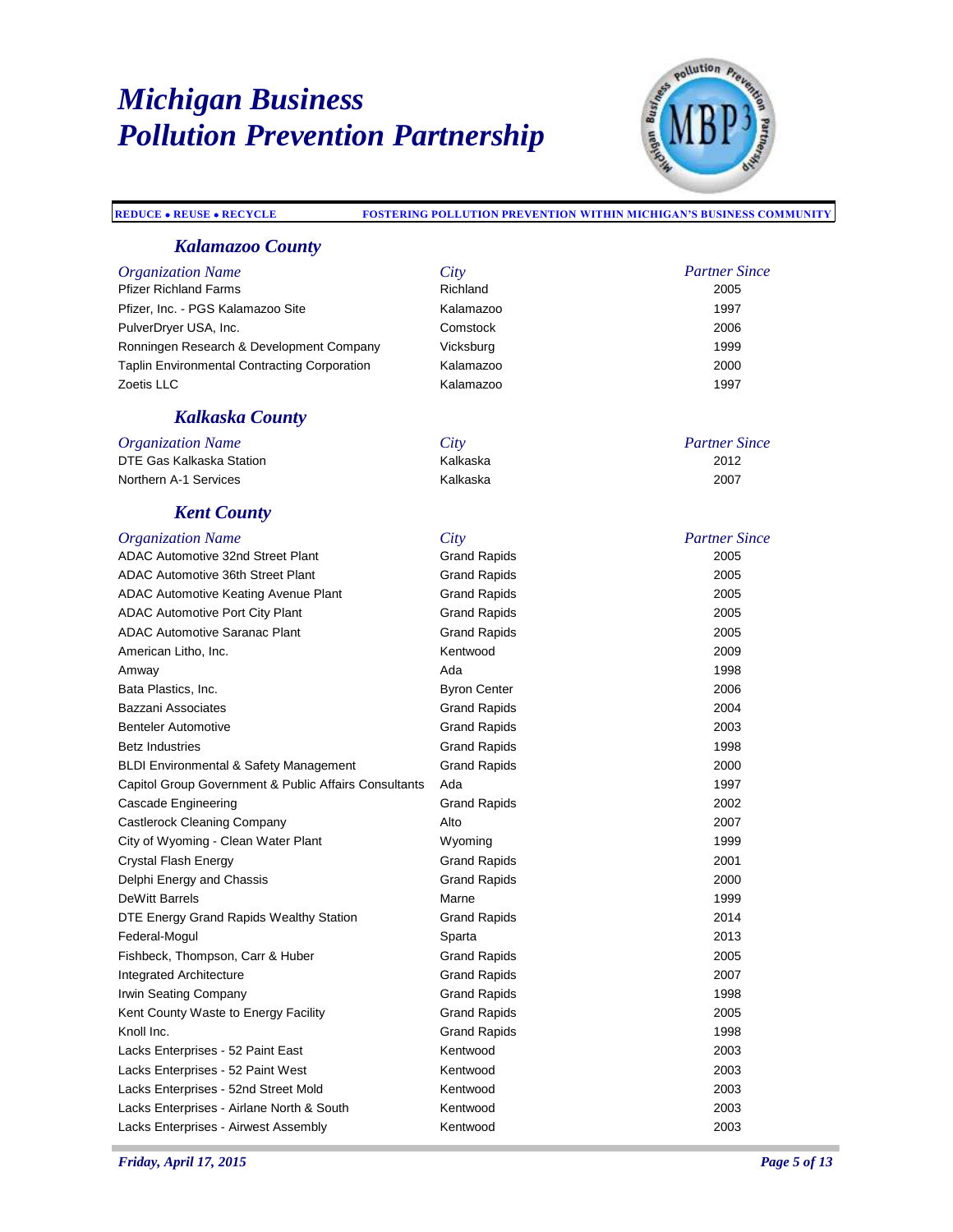

#### **REDUCE REUSE RECYCLE FOSTERING POLLUTION PREVENTION WITHIN MICHIGAN'S BUSINESS COMMUNITY**

### *Kent County*

| <b>Organization Name</b>                   | City                 | <b>Partner Since</b> |
|--------------------------------------------|----------------------|----------------------|
| Lacks Enterprises - Airwest Mold           | Kentwood             | 2003                 |
| Lacks Enterprises - Barden Assembly        | Kentwood             | 2003                 |
| Lacks Enterprises - Brockton Mold          | Kentwood             | 2003                 |
| Lacks Enterprises - Monroe Plastic Plate   | Kentwood             | 2003                 |
| Lacks Enterprises - Raleigh Mold           | Kentwood             | 2003                 |
| Lacks Enterprises - Raleigh Paint          | Kentwood             | 2003                 |
| Louis Padnos Iron & Metal Company          | <b>Grand Rapids</b>  | 2005                 |
| MapleCreek CCRC                            | Grand Rapids         | 2008                 |
| <b>Mel Trotter Ministries</b>              | <b>Grand Rapids</b>  | 2009                 |
| Meridian Automotive Systems - Plant 5      | Kentwood             | 2002                 |
| Metro Health                               | <b>Grand Rapids</b>  | 2005                 |
| Michigan Biodiesel Consortium              | <b>Grand Rapids</b>  | 2007                 |
| Midwest Trailer Repair                     | <b>Grand Rapids</b>  | 2013                 |
| North America Fuel Systems Remanufacturing | Kentwood             | 2008                 |
| Nutra Food Ingredients                     | Kentwood             | 2014                 |
| Padnos - Black River Recycling             | <b>Grand Rapids</b>  | 2005                 |
| Padnos - Burton Street Recycling           | <b>Grand Rapids</b>  | 2005                 |
| Padnos - Cadillac Division                 | <b>Grand Rapids</b>  | 2005                 |
| Padnos - Front Street Recycling            | <b>Grand Rapids</b>  | 2005                 |
| Padnos - Grandville Recycling              | <b>Grand Rapids</b>  | 2005                 |
| Padnos - Hastings Division                 | <b>Grand Rapids</b>  | 2005                 |
| Padnos - Holland Division                  | Grand Rapids         | 2005                 |
| Padnos - Lansing Division                  | <b>Grand Rapids</b>  | 2005                 |
| Padnos - Pere Marquette Division           | <b>Grand Rapids</b>  | 2005                 |
| Padnos - Redbud Recycling Co.              | Grand Rapids         | 2005                 |
| Padnos - Shoreline Recycling               | <b>Grand Rapids</b>  | 2005                 |
| Padnos - Traverse Bay Division             | <b>Grand Rapids</b>  | 2005                 |
| Padnos - Turner Division                   | <b>Grand Rapids</b>  | 2005                 |
| Pilgrim Manor                              | <b>Grand Rapids</b>  | 2007                 |
| Recycling Concepts of West MI Inc.         | <b>Grand Rapids</b>  | 2006                 |
| Sackner Products - Unit of Jason Inc.      | <b>Grand Rapids</b>  | 1998                 |
| San Chez Restaurant                        | <b>Grand Rapids</b>  | 2004                 |
| Sellner-Behr Corporation                   | <b>Comstock Park</b> | 2000                 |
| Steelcase, Inc.                            | <b>Grand Rapids</b>  | 1999                 |
| <b>Surplus Coatings</b>                    | Grandville           | 2006                 |
| SUSPA Incorporated                         | Grand Rapids         | 2002                 |
| Sustainable Research Group                 | <b>Grand Rapids</b>  | 2006                 |
| Terri Schroeder, LLC                       | <b>Grand Rapids</b>  | 2008                 |
| Tesa Tape, Inc.                            | Sparta               | 2008                 |
| The DECC Company, Inc.                     | <b>Grand Rapids</b>  | 2008                 |
| True Textiles, Inc.                        | <b>Grand Rapids</b>  | 2003                 |
| <b>USGBC - West Michigan Chapter</b>       | <b>Grand Rapids</b>  | 2008                 |
| Valley City Environmental Services, Inc.   | <b>Grand Rapids</b>  | 2006                 |
| Ventra Grand Rapids 29, LLC                | <b>Grand Rapids</b>  | 2004                 |
| <b>Waste Trends</b>                        | <b>Grand Rapids</b>  | 2003                 |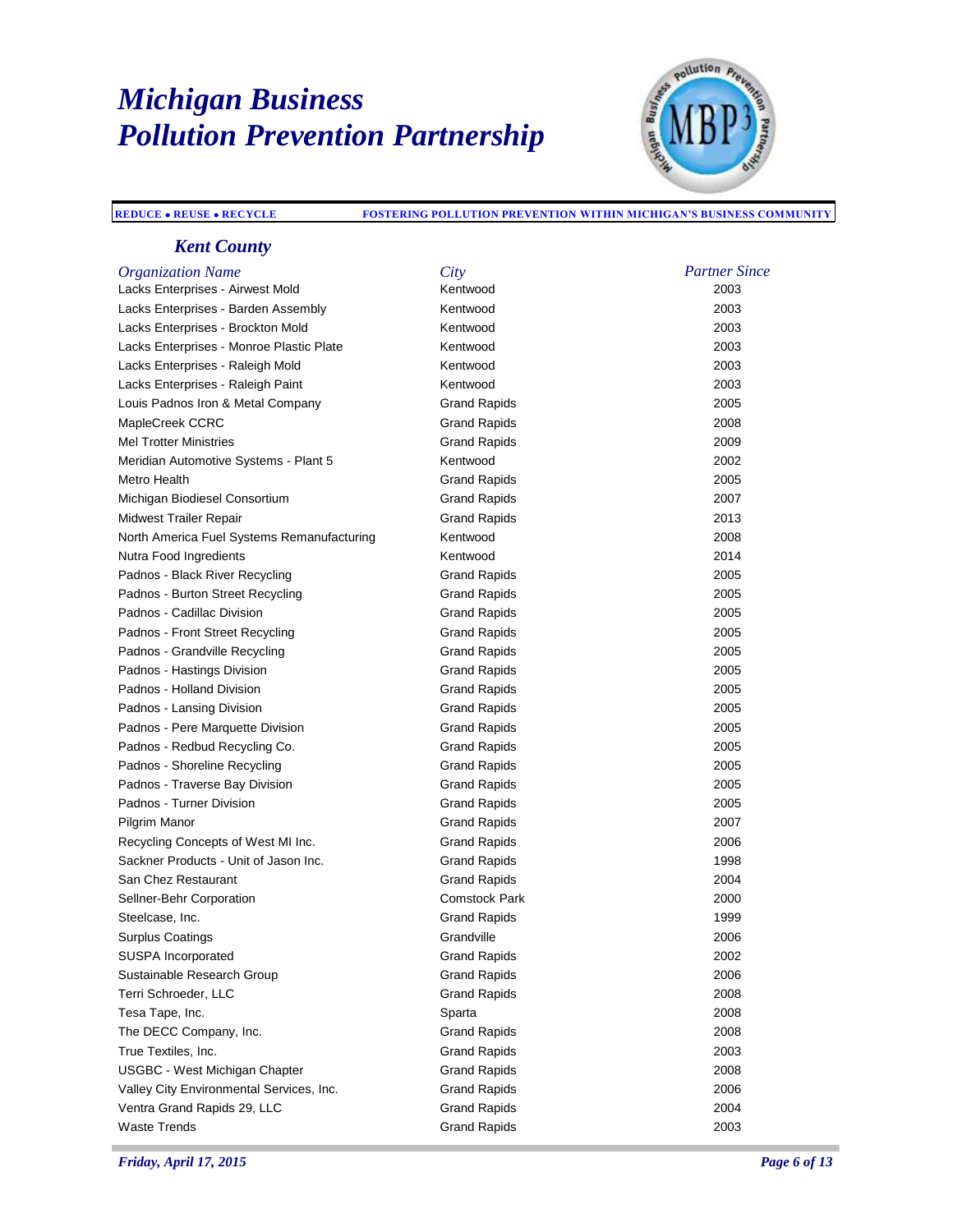

*Partner Since*

*Partner Since*

#### **REDUCE REUSE RECYCLE FOSTERING POLLUTION PREVENTION WITHIN MICHIGAN'S BUSINESS COMMUNITY**

#### *Lapeer County*

*Organization Name City* Compliance Resources and Technologies Inc.

#### *Lenawee County*

*Organization Name City* Consumers Energy - Adrian Service Center **Adrian 1999** Adrian 1999 Cyltec LLC Tecumseh 2001 DTE Gas Citizens Fuel Gas Company Adrian 2014 Michigan International Speedway Brooklyn 2008 Nuestro, LLC 2006 Venchurs, Inc. Adrian 2006 Wacker Chemical Corporation and a metal Adrian Adrian Adrian 1997

#### *Livingston County*

#### *Partner Since Organization Name City* Asahi Kasei Plastics North America, Inc. Battery Solutions Inc. Brighton 2002 Eberspaecher - Brighton Brighton 2009 Fairlane Gear, Inc. Canton 2011

#### *Macomb County*

| City                    | <b>Partner Since</b> |
|-------------------------|----------------------|
| Mt. Clemens             | 1997                 |
| Harrison Township       | 1999                 |
| Romeo                   | 2012                 |
| Shelby Township         | 2006                 |
| Fraser                  | 2007                 |
| <b>Sterling Heights</b> | 2008                 |
| Warren                  | 2003                 |
| Warren                  | 2000                 |
| <b>Clinton Township</b> | 2000                 |
| Warren                  | 2002                 |
| <b>Sterling Heights</b> | 2008                 |
| Utica                   | 1998                 |
| <b>Sterling Heights</b> | 1998                 |
| Romeo                   | 2008                 |
| Clinton Twp.            | 2002                 |
| Warren                  | 2007                 |
|                         |                      |

### *Manistee County*

| <i><b>Organization Name</b></i> | City              | <b>Partner Since</b> |
|---------------------------------|-------------------|----------------------|
| Dr. Shrink. Inc.                | Manistee          | 2006                 |
| Little River Casino             | Manistee          | 2004                 |
| T.E.S. Filer City Station       | <b>Filer City</b> | 1999                 |

*Friday, April 17, 2015 Page 7 of 13*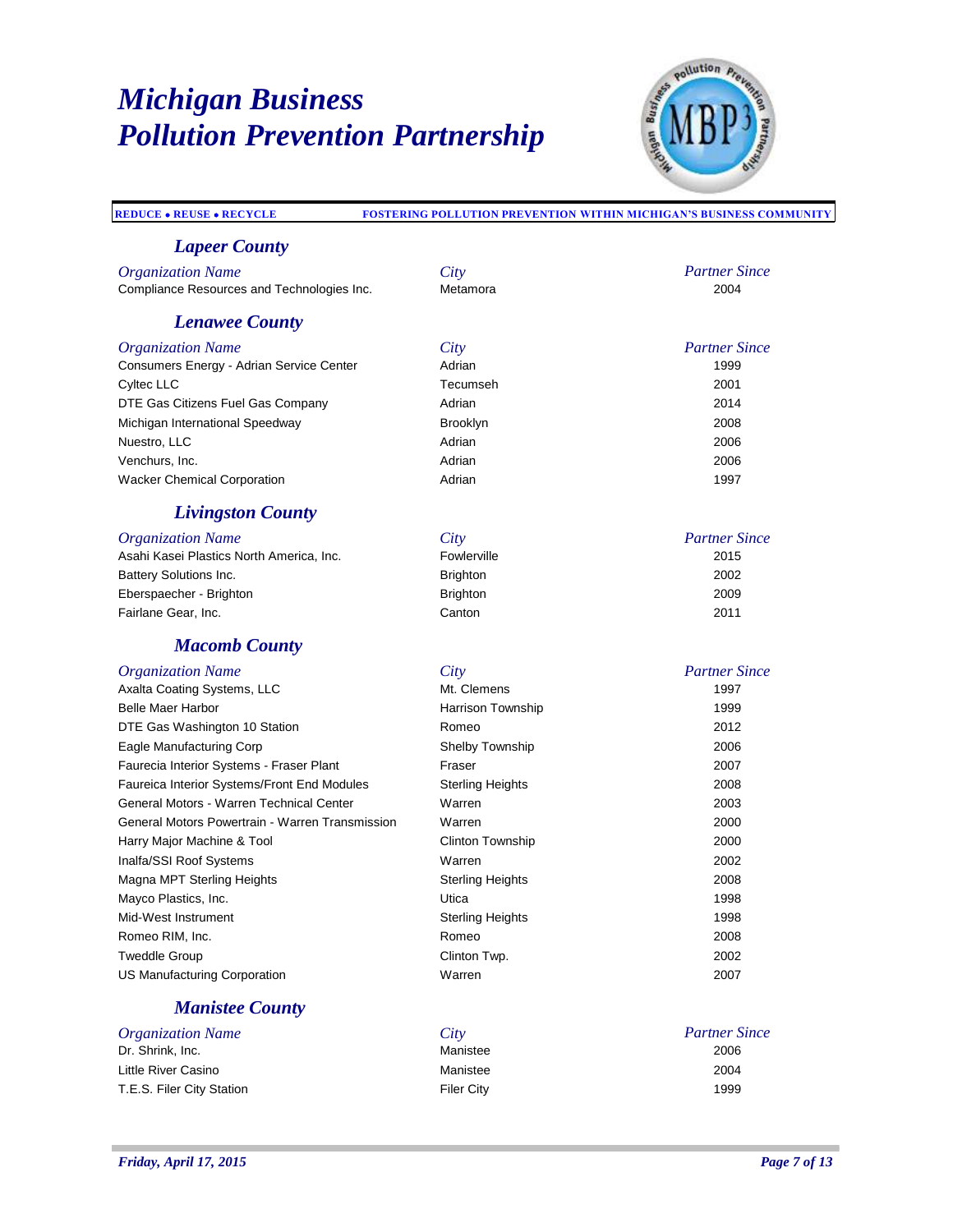

#### **REDUCE REUSE RECYCLE FOSTERING POLLUTION PREVENTION WITHIN MICHIGAN'S BUSINESS COMMUNITY** *Partner Since Marquette County Organization Name City* Superior Watershed Partnership **Marquette** Marquette 2007 TriMedia Consultants, Inc. Marquette 1999 We Energies - Presque Isle Power Plant Marquette Marquette 1998 *Partner Since Mason County Organization Name City* DTE Gas Ludington Service Center Ludington 2013 Metalworks, Inc. Ludington 2005 *Partner Since Mecosta County Organization Name City* DTE Gas Big Rapids Service Center **Big Rapids** 2014 Fluid Routing Solutions, Inc. Big Rapids 2000 *Partner Since Midland County Organization Name City* Arnold Center, Inc. Dow Corning Midland Plant **Midland 1997** Midland 1997 *Partner Since Milwaukee County Organization Name City* Lake Express Milwaukee 2011 *Partner Since Missaukee County Organization Name City* Viking Energy of McBain LLC **McBain 2015** McBain 2015 *Partner Since Monroe County Organization Name City* Chrysler - Dundee Engine Plant **Canton Canton 2006** Canton 2006 Consumers Energy - JR Whiting Plant **Erie** 1998 DTE Electric Fermi 2 Plant 2000 DTE Electric Monroe Plant **Monroe** Monroe 2004 Gerdau Macsteel Monroe Monroe 2006 Spartan Steel Coating **Monroe** 2004 *Partner Since Montcalm County*

*Organization Name City* DTE Gas Taggart (Six Lakes) Station Six Lakes 2012 Sierra Geological & Environmental Consultants, Inc. Kent City 2002

### *Muskegon County*

| <i><b>Organization Name</b></i>  | City     | Partner: |
|----------------------------------|----------|----------|
| Consumers Energy - BC Cobb Plant | Muskegon | 1999     |
| DTE Gas Muskegon Service Center  | Muskegon | 2013     |

*Partner Since*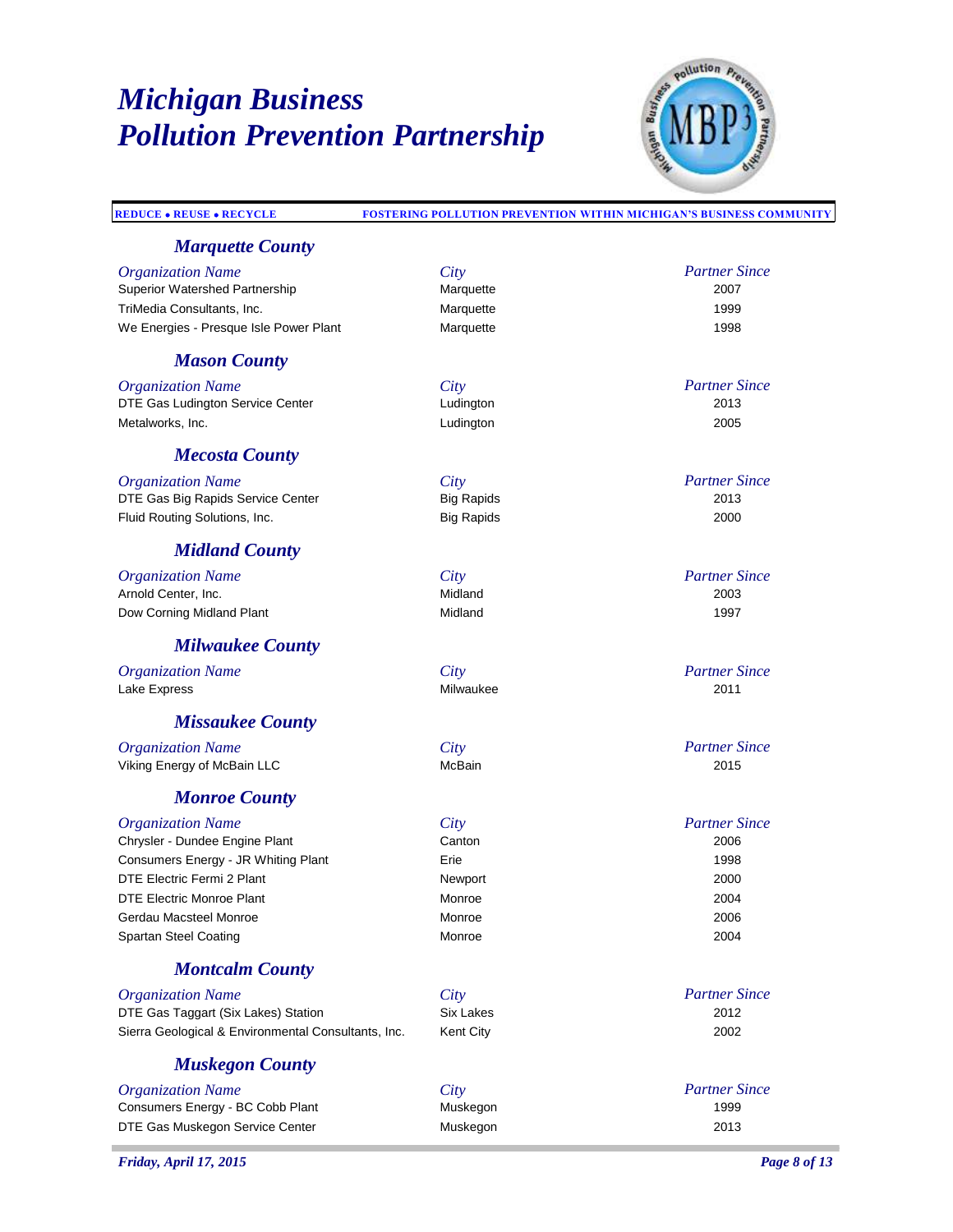

*Partner Since*

#### **REDUCE REUSE RECYCLE FOSTERING POLLUTION PREVENTION WITHIN MICHIGAN'S BUSINESS COMMUNITY**

### *Muskegon County*

*Organization Name City*<br> **ESCO Company LLC** 

ESCO Company, LLC **Muskegon** Muskegon 1998 Hazekamp Meats Muskegon 1998 Kautex Textron - CWC Division **Muskegon** Muskegon **2015** Nichols Paper & Supply Norton Shores 2014

#### *Newaygo County*

**Organization Name** B & B Environmental Services, LLC

#### *Oakland County*

| itv          |
|--------------|
| uskegon      |
| uskegon      |
| uskegon      |
| orton Shores |

| City        | <b>Partner Since</b> |
|-------------|----------------------|
| White Cloud | 2004                 |

| <b>Organization Name</b>                | City                    | <b>Partner Since</b> |
|-----------------------------------------|-------------------------|----------------------|
| <b>AirBoss Flexible Products</b>        | <b>Auburn Hills</b>     | 2003                 |
| Akzo Nobel Coatings CRNA                | Pontiac                 | 2005                 |
| ArvinMeritor, Inc.                      | Troy                    | 2004                 |
| AwarenessIDEAS.com                      | Troy                    | 2007                 |
| Brose North America                     | <b>Auburn Hills</b>     | 2007                 |
| Brownrigg Companies, Ltd.               | Auburn Hills            | 1998                 |
| Company Folders, Inc                    | Keego Harbor            | 0                    |
| <b>Continental Automotive Systems</b>   | <b>Auburn Hills</b>     | 2005                 |
| Depor Industries, Inc.                  | Troy                    | 2002                 |
| DTE Gas Milford Station                 | Milford                 | 2012                 |
| Eagle Ottawa - Rochester Hills, Ltd.    | <b>Rochester Hills</b>  | 1997                 |
| Eberspaecher - Novi GenMar              | Novi                    | 2015                 |
| Eberspaecher - Novi Tech Center         | Novi                    | 2015                 |
| Eberspaecher - Wixom                    | Wixom                   | 2015                 |
| eH2O                                    | South Lyon              | 2005                 |
| <b>Electrical Design and Control</b>    | Troy                    | 1999                 |
| Fluid Routing Solutions, Inc.           | <b>Rochester Hills</b>  | 2006                 |
| General Motors - Milford Proving Ground | Milford                 | 2011                 |
| General Motors - Orion Assembly Center  | Lake Orion              | 2002                 |
| Green Earth Interiors LLC               | Rochester               | 2010                 |
| Hallite Seals Americas, Inc. - Wixom    | Wixom                   | 2012                 |
| <b>HIROTEC AMERICA</b>                  | Auburn Hills            | 2001                 |
| Hyatt Place of Auburn Hills             | <b>Auburn Hills</b>     | 2009                 |
| ITC Holdings, Corp.                     | Novi                    | 2012                 |
| <b>ITT Industries</b>                   | Leonard                 | 2002                 |
| Kay Automotive Graphics                 | Lake Orion              | 2015                 |
| Keykert USA - Wixom                     | Wixom                   | 2005                 |
| Landfill Avoidance Systems, LLC         | Birmingham              | 2006                 |
| Lear Corporation                        | Southfield              | 2004                 |
| Lumecon, LLC                            | <b>Farmington Hills</b> | 2008                 |
| MAC Valves                              | Wixom                   | 2003                 |
| Martin & Associates International, Inc. | Southfield              | 2008                 |
| Matrix System Automotive Finishes, Inc. | <b>Walled Lake</b>      | 2002                 |
| Michigan Pressure Washing               | Waterford               | 2007                 |
|                                         |                         |                      |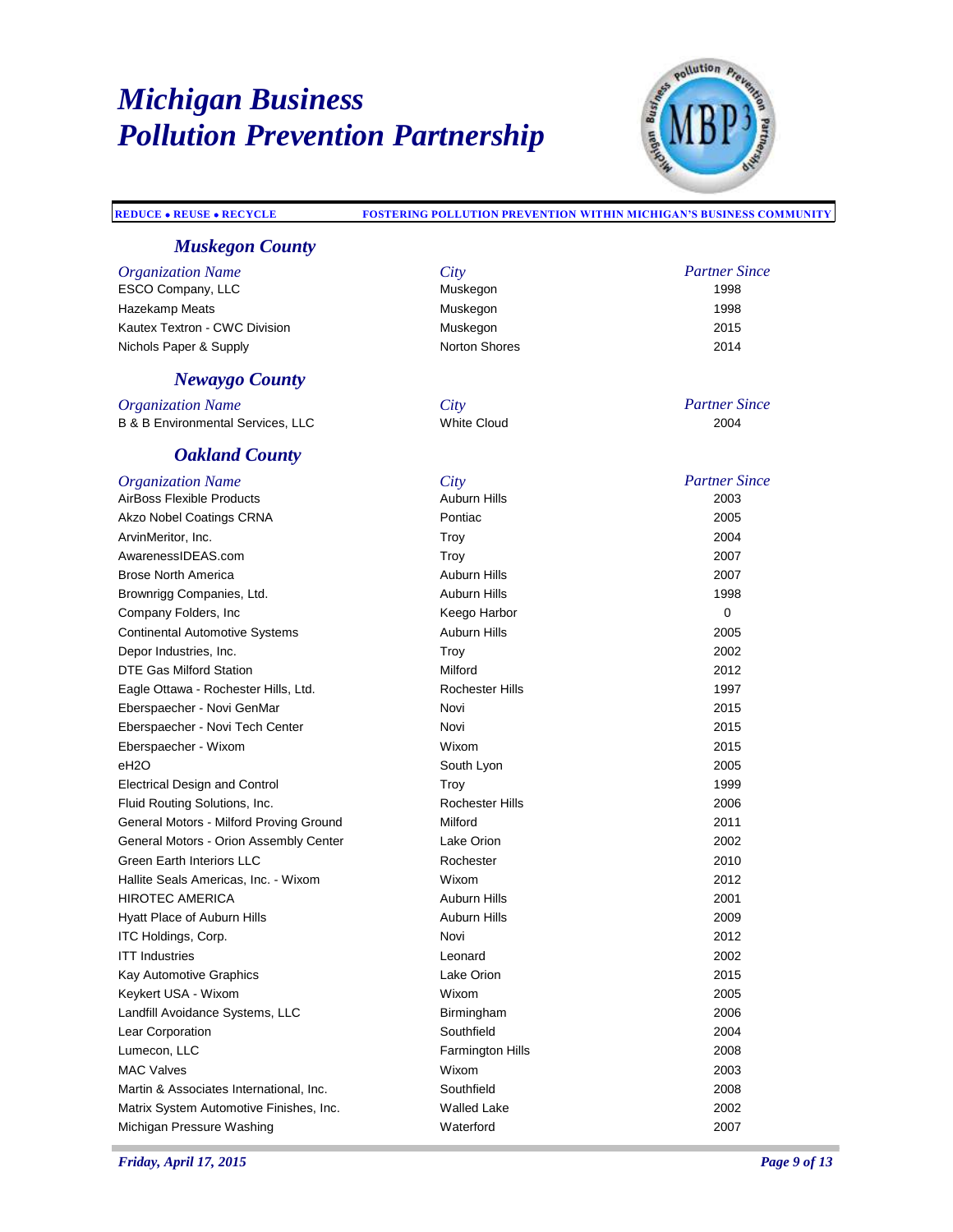

#### **REDUCE REUSE RECYCLE FOSTERING POLLUTION PREVENTION WITHIN MICHIGAN'S BUSINESS COMMUNITY**

#### *Oakland County*

| <b>Organization Name</b>                       | City               | <b>Partner Since</b> |
|------------------------------------------------|--------------------|----------------------|
| <b>Midstates Recycling Services</b>            | <b>Walled Lake</b> | 2007                 |
| <b>OM Computer Services LLC</b>                | Troy               | 2006                 |
| <b>Polar Environmental Service Corporation</b> | Ferndale           | 2002                 |
| Printwand, Inc.                                | Keego Harbor       | 2012                 |
| Resource Recovery Solutions, Inc.              | Pontiac            | 2011                 |
| RJS Tool and Gage                              | Birmingham         | 2009                 |
| RWP Kinsale Inc.                               | Novi               | 2014                 |
| <b>Superior Maintenance</b>                    | Farmington         | 2008                 |
| <b>Tech-Trans Unlimited Corporation</b>        | West Bloomfield    | 2007                 |
| <b>Ogemaw County</b>                           |                    |                      |
| <i><b>Organization Name</b></i>                | City               | <b>Partner Since</b> |
| <b>Taylor Building Products</b>                | West Branch        | 2001                 |
| <b>Osceola County</b>                          |                    |                      |

*Organization Name City*<br> **City**<br> **City**<br> **City**<br> **City** Ventra Evart LLC

#### *Otsego County*

| <i><b>Organization Name</b></i>           | City         | Partner: |
|-------------------------------------------|--------------|----------|
| <b>CMS Antrim Gas Company</b>             | Johannesburg | 2006     |
| DTE Gas Gaylord Station                   | Gavlord      | 2012     |
| Northeast Michigan Council of Governments | Gavlord      |          |

### *Ottawa County*

| <i><b>Organization Name</b></i>                | City               | <b>Partner Since</b> |
|------------------------------------------------|--------------------|----------------------|
| Automatic Spring Products Corporation          | <b>Grand Haven</b> | 2002                 |
| City of Grand Haven                            | Grand Haven        | 2002                 |
| Consumers Energy - JH Campbell Complex         | West Olive         | 1998                 |
| Eagle Ottawa Leather Company (Grand Haven)     | Grand Haven        | 1997                 |
| Grand Haven Board of Light & Power             | Grand Haven        | 2008                 |
| Herman Miller, Inc.                            | Zeeland            | 1998                 |
| <b>Holland Board of Public Works</b>           | Holland            | 2010                 |
| Lakeshore Environmental, Inc.                  | <b>Grand Haven</b> | 2006                 |
| Liberty Pest Control, LLC                      | <b>Grand Haven</b> | 2004                 |
| <b>Light Corporation</b>                       | <b>Grand Haven</b> | 2004                 |
| Magna Donnelly Windows Division                | Holland            | 2004                 |
| Resource Recovery Corporation of West Michigan | Coopersville       | 2006                 |
| <b>Standard Sand Corporation</b>               | <b>Grand Haven</b> | 2006                 |
| Ventura Manufacturing                          | Zeeland            | 2006                 |

### *Presque Isle County*

*Organization Name*<br> **City**<br> **Cadillac Products Automotive Company Called Branch Rogers City** Cadillac Products Automotive Company

*Partner Since*

*Partner Since*

*Partner Since*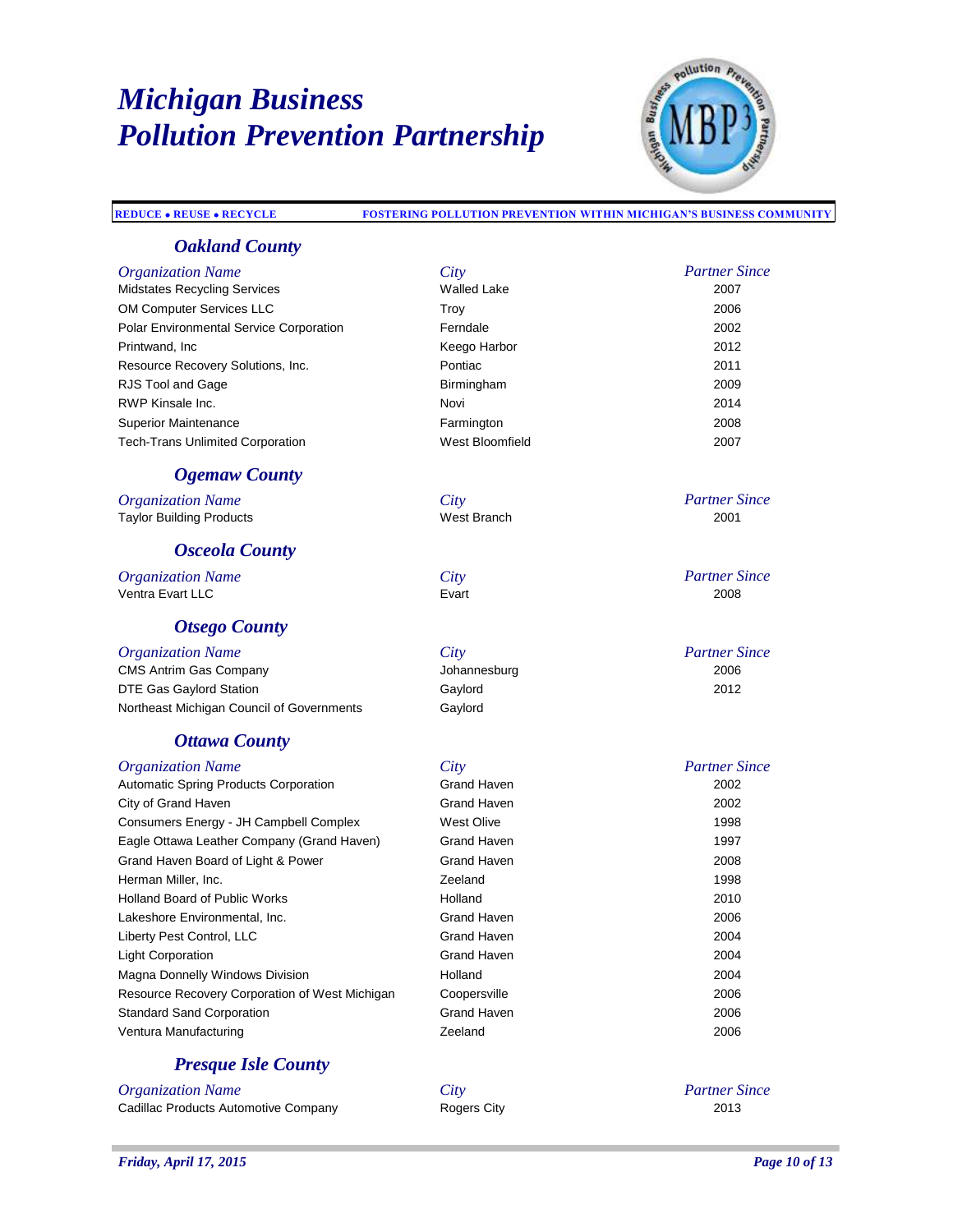

#### **REDUCE REUSE RECYCLE FOSTERING POLLUTION PREVENTION WITHIN MICHIGAN'S BUSINESS COMMUNITY** *Partner Since Saginaw County Organization Name City* General Motors Powertrain - Saginaw Malleable Plant Saginaw 1998 General Motors Powertrain - Saginaw Metal Castings Saginaw 2001 Hemlock Semiconductor, Corp. The Corp. Themlock 1997 *Partner Since Sanilac County Organization Name City* Grupo Antolin Marlette 2007 Huron, Inc. Lexington 2000 Oetiker, Inc. Marlette 2007 *Partner Since Shiawassee County Organization Name City* Machine Tool & Gear **Corunna** Corunna 2004 *Partner Since St. Clair County Organization Name City* DTE Belle River Power Plant DTE Electric Greenwood Energy Station **Avoca** Avoca **2004** 2004 DTE Electric St. Clair Plant East China Townshi 2004 DTE Gas Belle River Mills **St Clair** St Clair **St Clair** 2015 DTE Gas Columbus Station Columbus 2012 Keihin Michigan Manufacturing **Capac 2015** Capac **Capac 2015** Schefenacker Vision Systems USA, Inc. Marysville 2001 US Farathane - Port Huron Port Huron 2003 Venture Distributors LLC Marysville 2006 *Partner Since St. Joseph County Organization Name City* Abbott Nutrition 2008 Eaton Corporation Three Rivers Facility Three Rivers 2006 *Partner Since Tuscola County Organization Name City* Hillsdale Automotive - Vassar Vassar 2006 *Partner Since Washtenaw County Organization Name City* Applied Environmental **Ann Arbor** 2001 **Ann Arbor** 2001 DaimlerChrysler Chelsea Proving Grounds Chelsea 2006 DTE Gas Michigan Avenue Service Center Ypsilanti 2013 DTE Gas Willow Run Compressor Station Ypsilanti 2012 Earth Smart Environmental Solutions, LLC Saline 2007 Georgia-Pacific Corporation - Milan Milan Milan Milan 2000 Kaiser Optical Systems, Inc. **Ann Arbor** 2003 **Ann Arbor** 2003 ReCellular, Inc. Dexter 2002 *Friday, April 17, 2015 Page 11 of 13*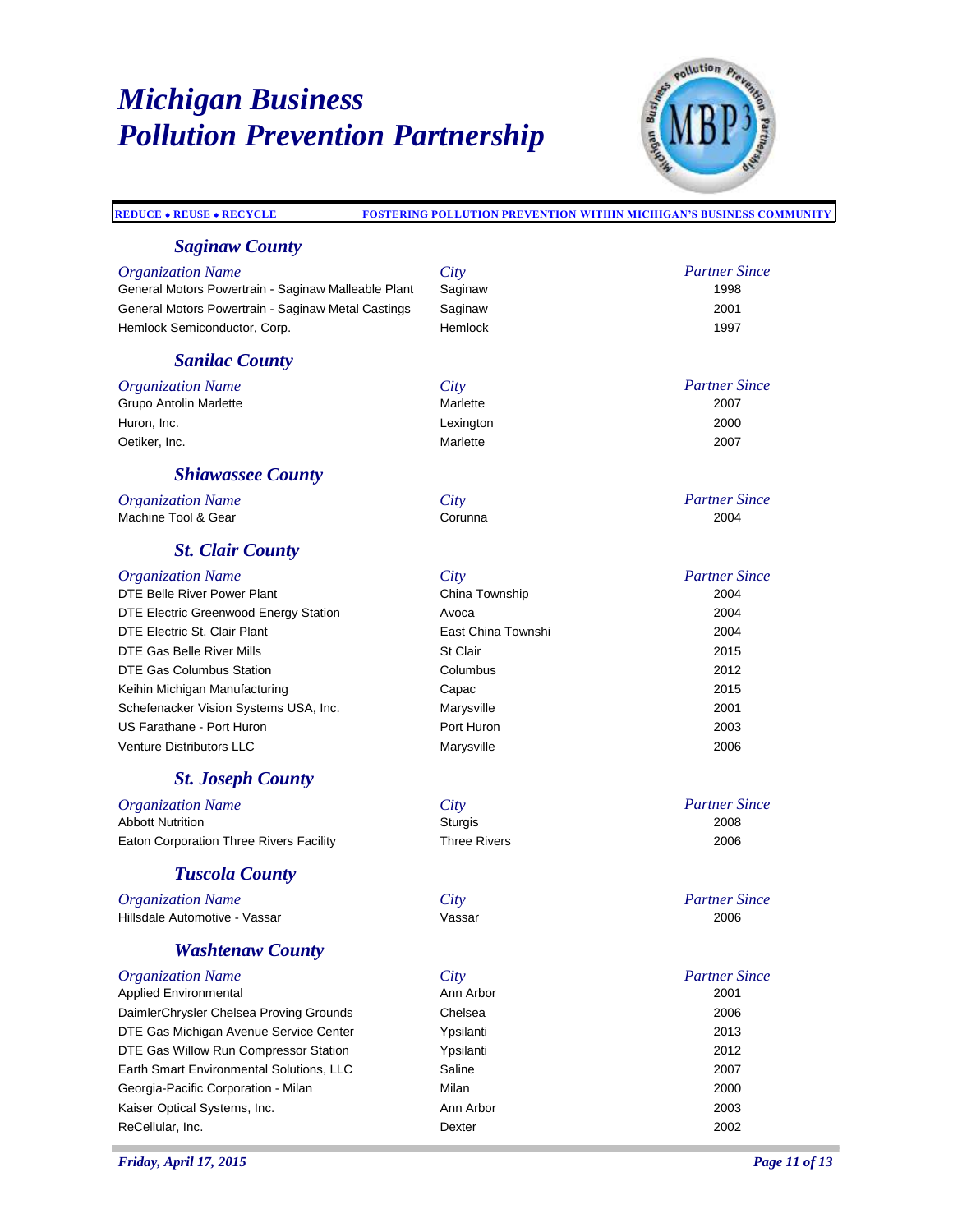

### **REDUCE REUSE RECYCLE FOSTERING POLLUTION PREVENTION WITHIN MICHIGAN'S BUSINESS COMMUNITY**

### *Washtenaw County*

| <i><b>Organization Name</b></i>                  | City      | <b>Partner Since</b> |
|--------------------------------------------------|-----------|----------------------|
| RMT. Inc.                                        | Ann Arbor | 1999                 |
| Subaru Research and Development, Inc.            | Ann Arbor | 2005                 |
| The Traverse Group                               | Detroit   | 1998                 |
| University of Michigan Radrick Farms Golf Course | Ann Arbor | 2013                 |

### *Wayne County*

| <b>Organization Name</b>                              | City               | <b>Partner Since</b> |
|-------------------------------------------------------|--------------------|----------------------|
| A & D Plastics, Inc.                                  | Plymouth           | 2007                 |
| Accuform Printing and Graphics, Inc.                  | Detroit            | 2009                 |
| American Axle & Manufacturing - Detroit Gear and Axle | Detroit            | 2002                 |
| Atomic Cleaning Systems LLC                           | Livonia            | 2002                 |
| Automotive Components Holdings, LLC Headquarters      | Dearborn           | 2006                 |
| AWTEC, AW Transmission Engineering U.S.A. Inc.        | Plymouth           | 2012                 |
| BB&E Consulting Engineers and Professionals           | Northville         | 2014                 |
| <b>Campbell Markerting and Communications</b>         | Dearborn           | 2000                 |
| Classic Computer Recovery, Inc.                       | Garden City        | 2006                 |
| Conformance Management Associates Inc.                | Plymouth           | 2002                 |
| Courageous Waste Management Solutions                 | Detroit            | 2009                 |
| Dearborn Industrial Generation                        | Dearborn           | 2010                 |
| Dearborn Mid-West Conveyor                            | Taylor             | 2005                 |
| <b>Detroit Diesel Corporation</b>                     | Detroit            | 2006                 |
| DTE Conners Creek Power Plant                         | Detroit            | 2015                 |
| DTE Electric River Rouge Plant                        | <b>River Rouge</b> | 2004                 |
| DTE Electric Trenton Channel Plant                    | Trenton            | 2004                 |
| DTE Electric Warren Service Center                    |                    | 2004                 |
| DTE Energy Company                                    | Detroit            | 1997                 |
| DTE Gas Allen Road Service Center                     | Melvindale         | 2013                 |
| DTE Gas Coolidge Service Center                       | Detroit            | 2013                 |
| DTE Gas Lynch Road Service Center                     | Detroit            | 2013                 |
| DTE Gas River Rouge Service Center                    | Melvindale         | 2013                 |
| E & E Manufacturing Company, Inc.                     | Plymouth           | 2002                 |
| <b>Environmental Recycling Group</b>                  | Canton             | 1998                 |
| Ford Motor Company - ATNPC                            | Livonia            | 1999                 |
| Ford Motor Company - Flat Rock Assembly Plant         | <b>Flat Rock</b>   | 1997                 |
| Ford Motor Company - Livonia Transmission             | Livonia            | 2000                 |
| Ford Motor Company - Wayne Assembly                   | Wayne              |                      |
| General Motors - Detroit/Hamtramck Assembly Plant     | Detroit            | 2014                 |
| General Motors Powertrain - Livonia Engine            | Livonia            | 2001                 |
| General Motors Powertrain - Romulus Engine Plant      | Romulus            | 2001                 |
| General Motors Subsystems Manufacturing - Brownsto    | <b>Brownstown</b>  | 2014                 |
| General Oil Company, Inc.                             | Livonia            | 1999                 |
| Gil-Mar Manufacturing Company                         | Canton             | 2001                 |
| Inland Waters Pollution Control, Inc.                 | Detroit            | 1999                 |
| IPAX Cleanogel, Inc.                                  | Detroit            | 2008                 |
| Magni Industries, Inc.                                | Detroit            | 1999                 |